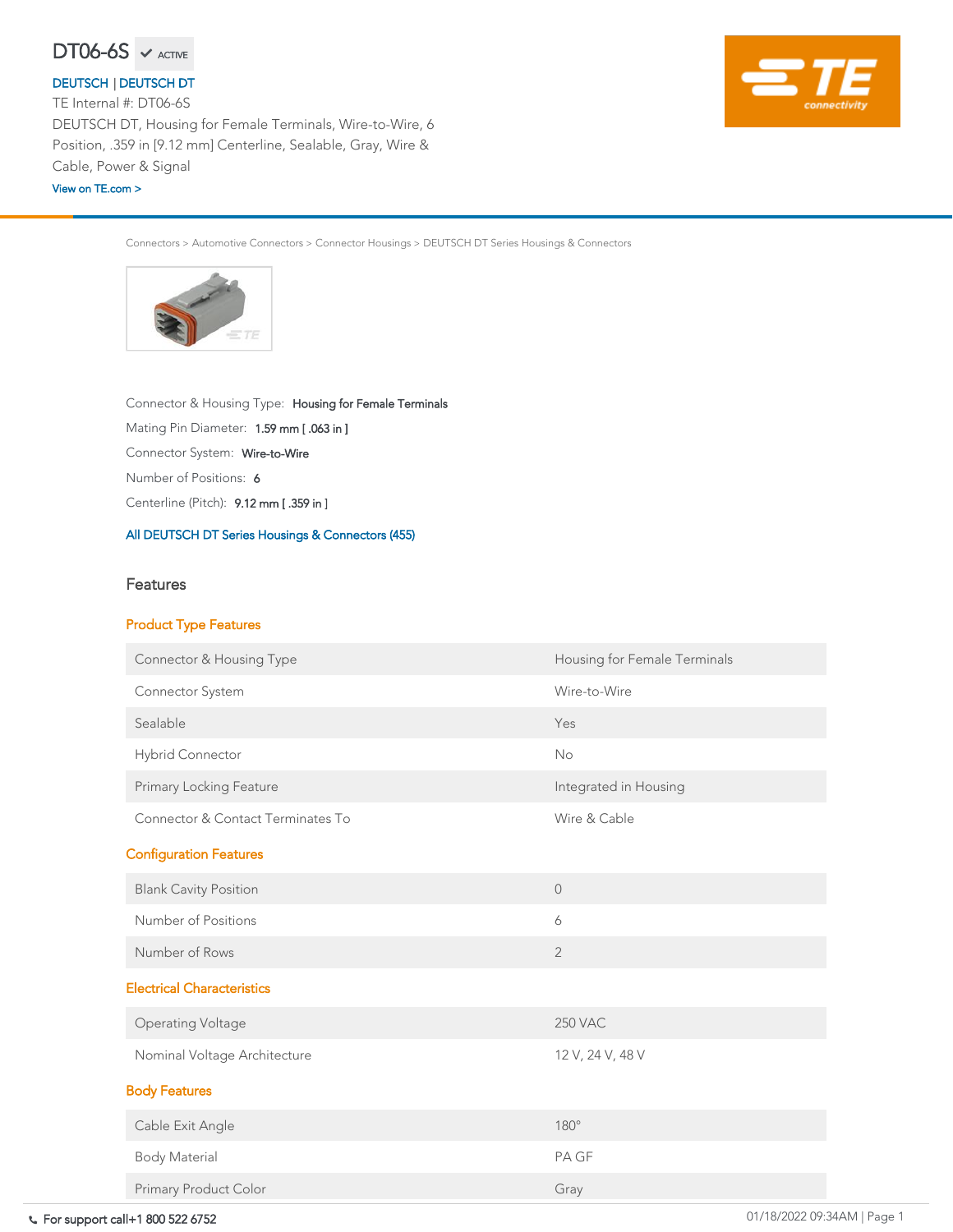DEUTSCH DT, Housing for Female Terminals, Wire-to-Wire, 6 Position, .359 in [9.12 mm] Centerline, Sealable, Gray, Wire & Cable, Power & Signal



### Contact Features

| <b>Mating Pin Diameter</b>             | 1.59 mm $[.063]$ in]               |
|----------------------------------------|------------------------------------|
| <b>Contact Current Rating (Max)</b>    | 13A                                |
| <b>Mechanical Attachment</b>           |                                    |
| <b>Mounting Feature</b>                | Without                            |
| <b>Terminal Position Assurance</b>     | Yes                                |
| <b>Strain Relief</b>                   | Add By Accessory                   |
| <b>Mating Alignment Type</b>           | With                               |
| <b>Housing Features</b>                |                                    |
| Centerline (Pitch)                     | 9.12 mm[.359 in]                   |
| <b>Dimensions</b>                      |                                    |
| Product Width                          | 18.19 mm[.716 in]                  |
| Product Length                         | 30.94 mm[1.218 in]                 |
| Product Height                         | 22.63 mm[.891 in]                  |
| Row-to-Row Spacing                     | 4.45 mm $[.175$ in]                |
| Accepts Wire Insulation Diameter Range | $2.23 - 3.68$ mm[.088 - .145 in]   |
| <b>Usage Conditions</b>                |                                    |
| <b>Operating Temperature (Max)</b>     | 125 °C[257 °F]                     |
| <b>Operating Temperature Range</b>     | $-55 - 125$ °C[ $-67 - 257$ °F]    |
| <b>Operation/Application</b>           |                                    |
| <b>Circuit Application</b>             | Power & Signal                     |
| <b>Industry Standards</b>              |                                    |
| Agency/Standard                        | <b>SAE J2030</b>                   |
| Degree of Protection                   | IP68, IP6K9K                       |
| <b>UL Flammability Rating</b>          | 12mm Flame Test per Standard UL-94 |
| <b>Packaging Features</b>              |                                    |
| Packaging Quantity                     | 900                                |
| Packaging Method                       | Box                                |
| Other                                  |                                    |
| Serviceable                            | Yes                                |
|                                        |                                    |

Connector Position Assurance Capable No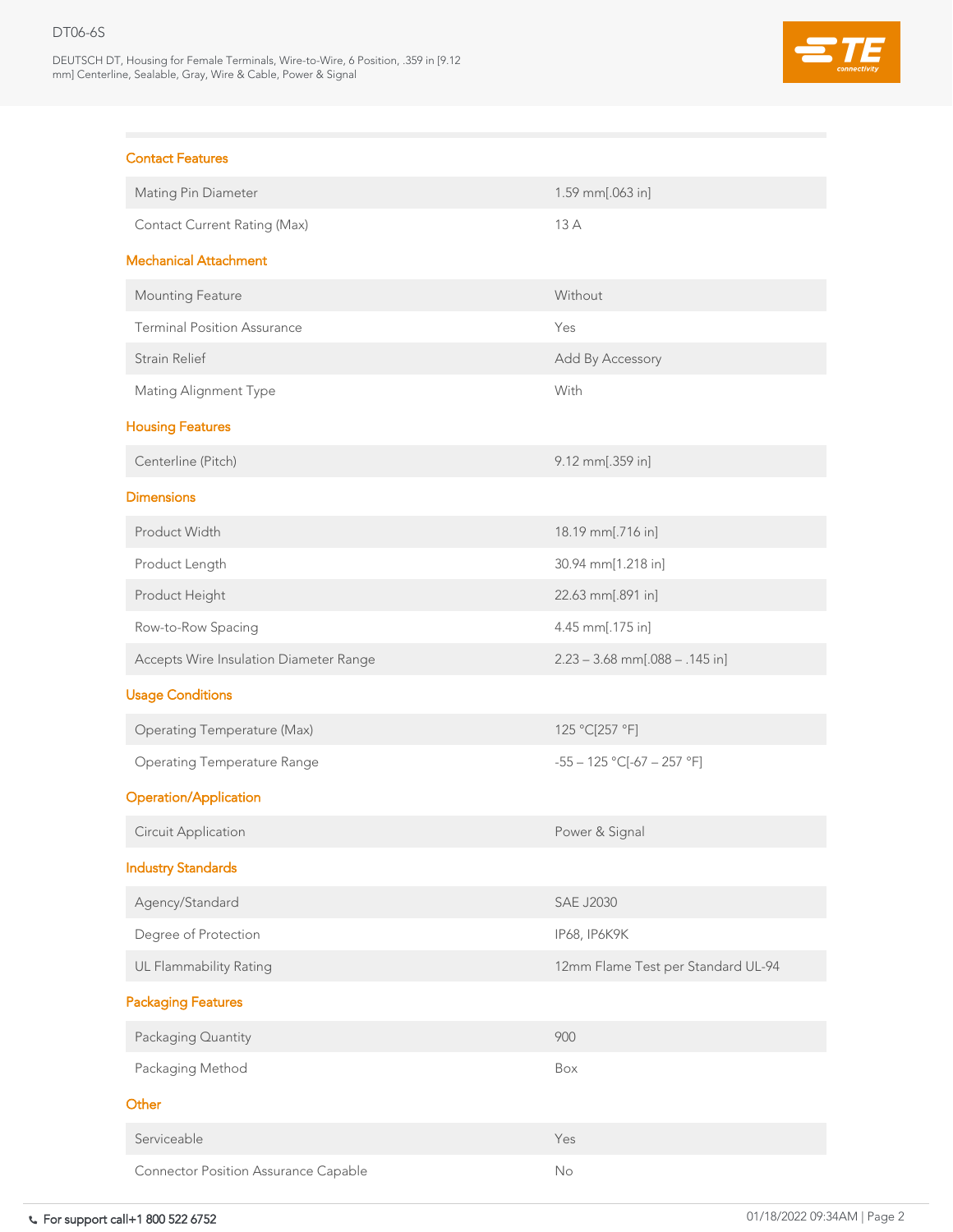DEUTSCH DT, Housing for Female Terminals, Wire-to-Wire, 6 Position, .359 in [9.12 mm] Centerline, Sealable, Gray, Wire & Cable, Power & Signal



### Product Compliance

[For compliance documentation, visit the product page on TE.com>](https://www.te.com/usa-en/product-DT06-6S.html)

| EU RoHS Directive 2011/65/EU                  | Compliant                                                                                                                           |
|-----------------------------------------------|-------------------------------------------------------------------------------------------------------------------------------------|
| EU ELV Directive 2000/53/EC                   | Compliant                                                                                                                           |
| China RoHS 2 Directive MIIT Order No 32, 2016 | No Restricted Materials Above Threshold                                                                                             |
| EU REACH Regulation (EC) No. 1907/2006        | Current ECHA Candidate List: JUL 2021<br>(219)<br>Candidate List Declared Against: JUL 2021<br>(219)<br>Does not contain REACH SVHC |
| Halogen Content                               | Not Low Halogen - contains Br or Cl > 900<br>ppm.                                                                                   |
| Solder Process Canability                     | Not reviewed for solder process capability                                                                                          |

Solder Process Capability Not reviewed for solder process capability

#### Product Compliance Disclaimer

This information is provided based on reasonable inquiry of our suppliers and represents our current actual knowledge based on the information they provided. This information is subject to change. The part numbers that TE has identified as EU RoHS compliant have a maximum concentration of 0.1% by weight in homogenous materials for lead, hexavalent chromium, mercury, PBB, PBDE, DBP, BBP, DEHP, DIBP, and 0.01% for cadmium, or qualify for an exemption to these limits as defined in the Annexes of Directive 2011/65/EU (RoHS2). Finished electrical and electronic equipment products will be CE marked as required by Directive 2011/65/EU. Components may not be CE marked. Additionally, the part numbers that TE has identified as EU ELV compliant have a maximum concentration of 0.1% by weight in homogenous materials for lead, hexavalent chromium, and mercury, and 0.01% for cadmium, or qualify for an exemption to these limits as defined in the Annexes of Directive 2000/53/EC (ELV). Regarding the REACH Regulation, the information TE provides on SVHC in articles for this part number is based on the latest European Chemicals Agency (ECHA) 'Guidance on requirements for substances in articles' posted at this URL: https://echa.europa.eu/guidance-documents/guidance-onreach



### Compatible Parts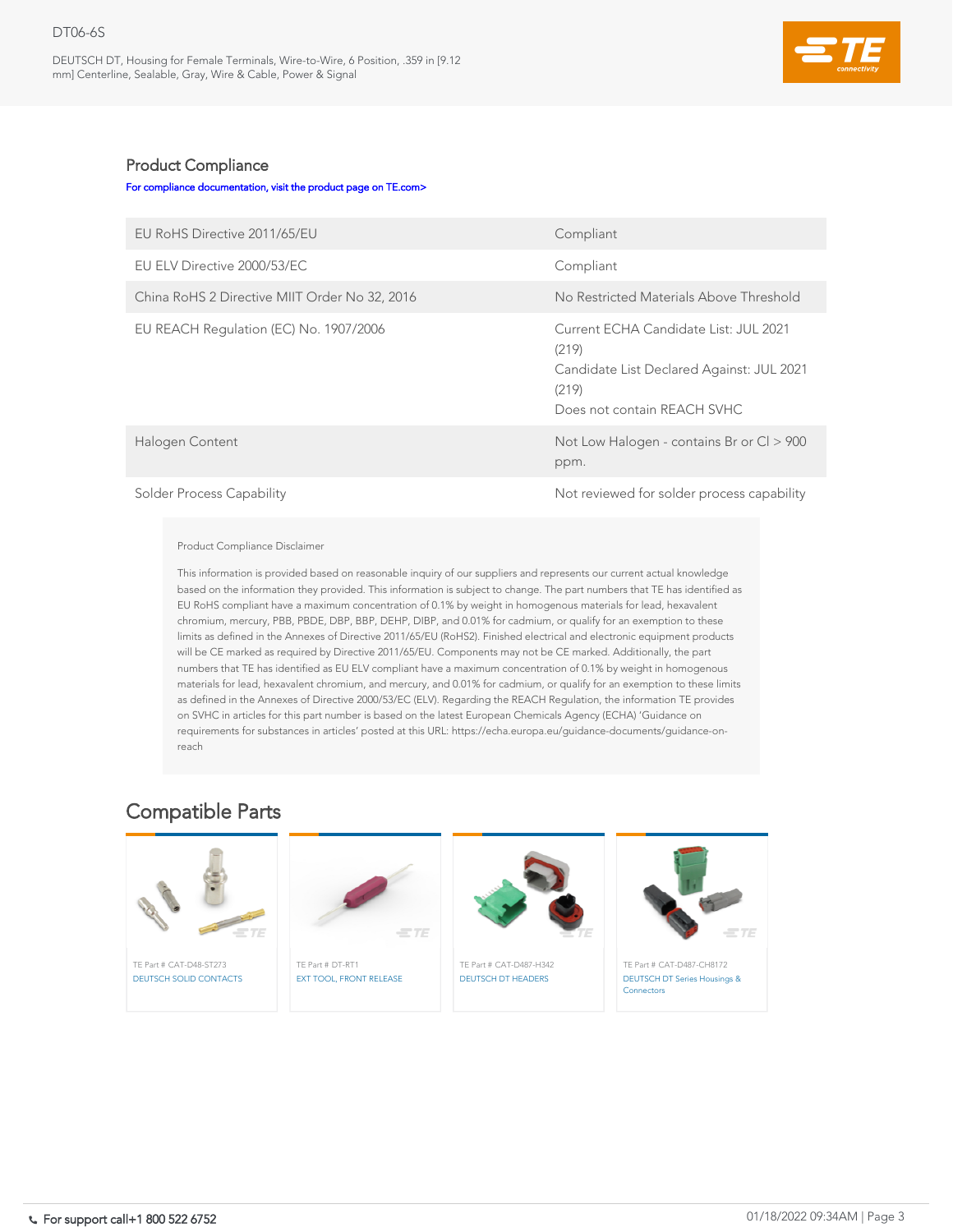DEUTSCH DT, Housing for Female Terminals, Wire-to-Wire, 6 Position, .359 in [9.12 mm] Centerline, Sealable, Gray, Wire & Cable, Power & Signal







TE Part # DT6S-BT-RED [BOOT, 6P, PLG, ST, RED](https://www.te.com/usa-en/product-DT6S-BT-RED.html)

## Also in the Series | [DEUTSCH DT](https://www.te.com/usa-en/plp/X25oK.html)

TE Part # DT6S-BT-YW [BOOT, 6P, PLG, ST, YEL](https://www.te.com/usa-en/product-DT6S-BT-YW.html)



# Customers Also Bought

Comport call+1 800 522 6752 6752 69:34 AM | Page 4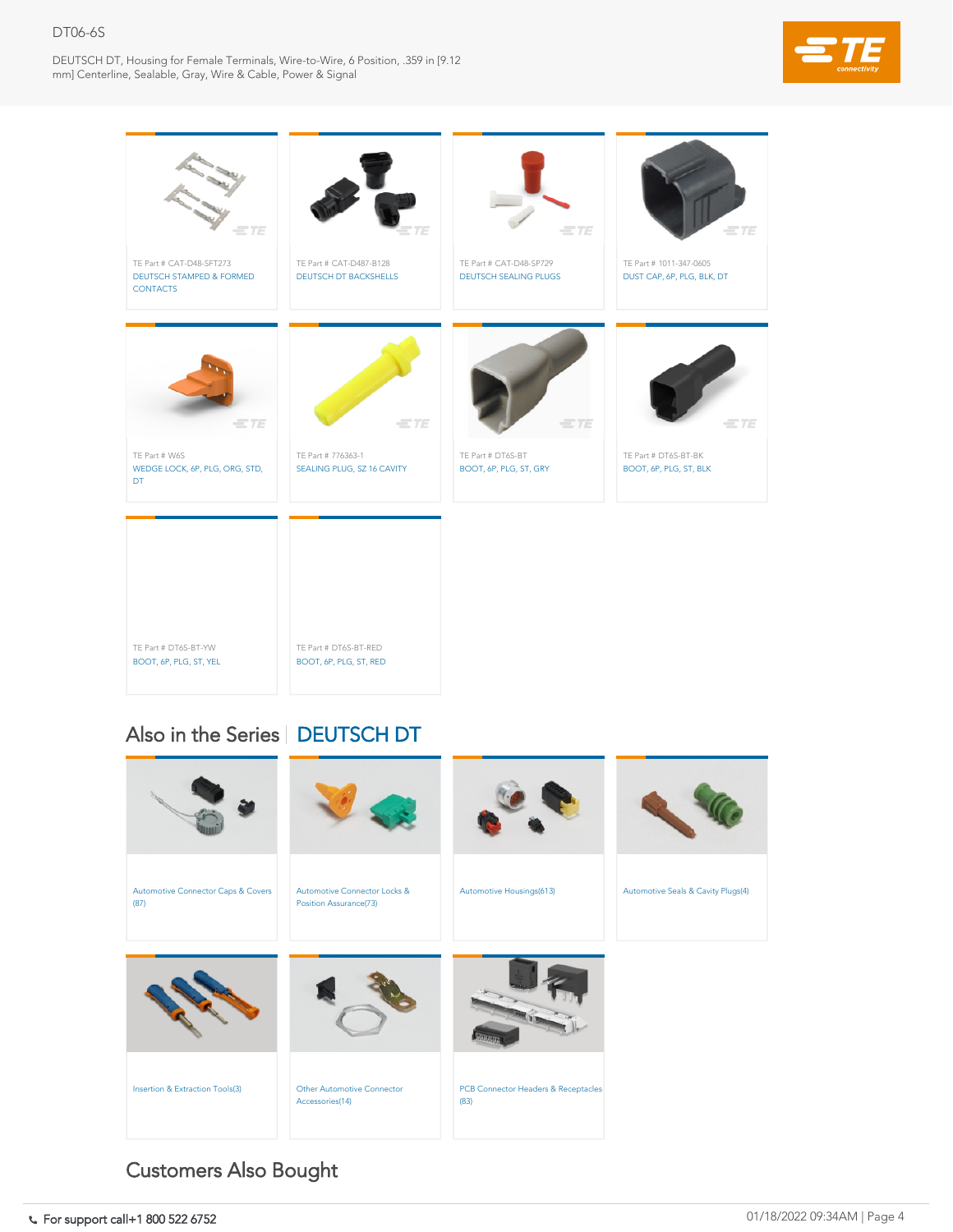DEUTSCH DT, Housing for Female Terminals, Wire-to-Wire, 6 Position, .359 in [9.12 mm] Centerline, Sealable, Gray, Wire & Cable, Power & Signal





### **Documents**



English

### CAD Files

### [3D PDF](https://www.te.com/commerce/DocumentDelivery/DDEController?Action=showdoc&DocId=Customer+View+Model%7FCVM_DT06-6S%7FA%7Fpdf%7F3D%7F3D_CVM_CVM_DT06-6S_A.pdf%7FDT06-6S)

3D

Customer View Model

[ENG\\_CVM\\_CVM\\_DT06-6S\\_A.2d\\_dxf.zip](https://www.te.com/commerce/DocumentDelivery/DDEController?Action=showdoc&DocId=Customer+View+Model%7FCVM_DT06-6S%7FA%7F2d_dxf.zip%7FEnglish%7FENG_CVM_CVM_DT06-6S_A.2d_dxf.zip%7FDT06-6S)

English

Customer View Model [ENG\\_CVM\\_CVM\\_DT06-6S\\_A.3d\\_igs.zip](https://www.te.com/commerce/DocumentDelivery/DDEController?Action=showdoc&DocId=Customer+View+Model%7FCVM_DT06-6S%7FA%7F3d_igs.zip%7FEnglish%7FENG_CVM_CVM_DT06-6S_A.3d_igs.zip%7FDT06-6S)

English

Customer View Model [ENG\\_CVM\\_CVM\\_DT06-6S\\_A.3d\\_stp.zip](https://www.te.com/commerce/DocumentDelivery/DDEController?Action=showdoc&DocId=Customer+View+Model%7FCVM_DT06-6S%7FA%7F3d_stp.zip%7FEnglish%7FENG_CVM_CVM_DT06-6S_A.3d_stp.zip%7FDT06-6S)

English

By downloading the CAD file I accept and agree to the [Terms and Conditions](https://www.te.com/usa-en/policies-agreements/terms-of-use-te-com.html) of use.

Datasheets & Catalog Pages

[ICT Terminals and Connectors Catalogue](https://www.te.com/commerce/DocumentDelivery/DDEController?Action=showdoc&DocId=Data+Sheet%7F1-1773950-7%7FA%7Fpdf%7FEnglish%7FENG_DS_1-1773950-7_A.pdf%7FDT06-6S)

English

[CONNECTOR SELECTOR](https://www.te.com/commerce/DocumentDelivery/DDEController?Action=showdoc&DocId=Data+Sheet%7F1-1773962-8%7FA%7Fpdf%7FEnglish%7FENG_DS_1-1773962-8_A.pdf%7FDT06-6S)

English

Product Specifications [Application Specification](https://www.te.com/commerce/DocumentDelivery/DDEController?Action=showdoc&DocId=Specification+Or+Standard%7F114-151009%7FB%7Fpdf%7FEnglish%7FENG_SS_114-151009_B.pdf%7FDT06-6S)

English

Product Environmental Compliance [MD\\_DT06-6S\\_02022018144\\_dmtec](https://www.te.com/commerce/DocumentDelivery/DDEController?Action=showdoc&DocId=Product+Compliance%7FMD_DT06-6S%7FK%7Fxlsx%7FEnglish%7FENG_PC_MD_DT06-6S_K%28860526%29.xlsx%7FDT06-6S)

English

[MD\\_DT06-6S\\_02022018144\\_dmtec](https://www.te.com/commerce/DocumentDelivery/DDEController?Action=showdoc&DocId=Product+Compliance%7FMD_DT06-6S%7FK%7Fxml%7FEnglish%7FENG_PC_MD_DT06-6S_K%28327529%29.xml%7FDT06-6S)

English